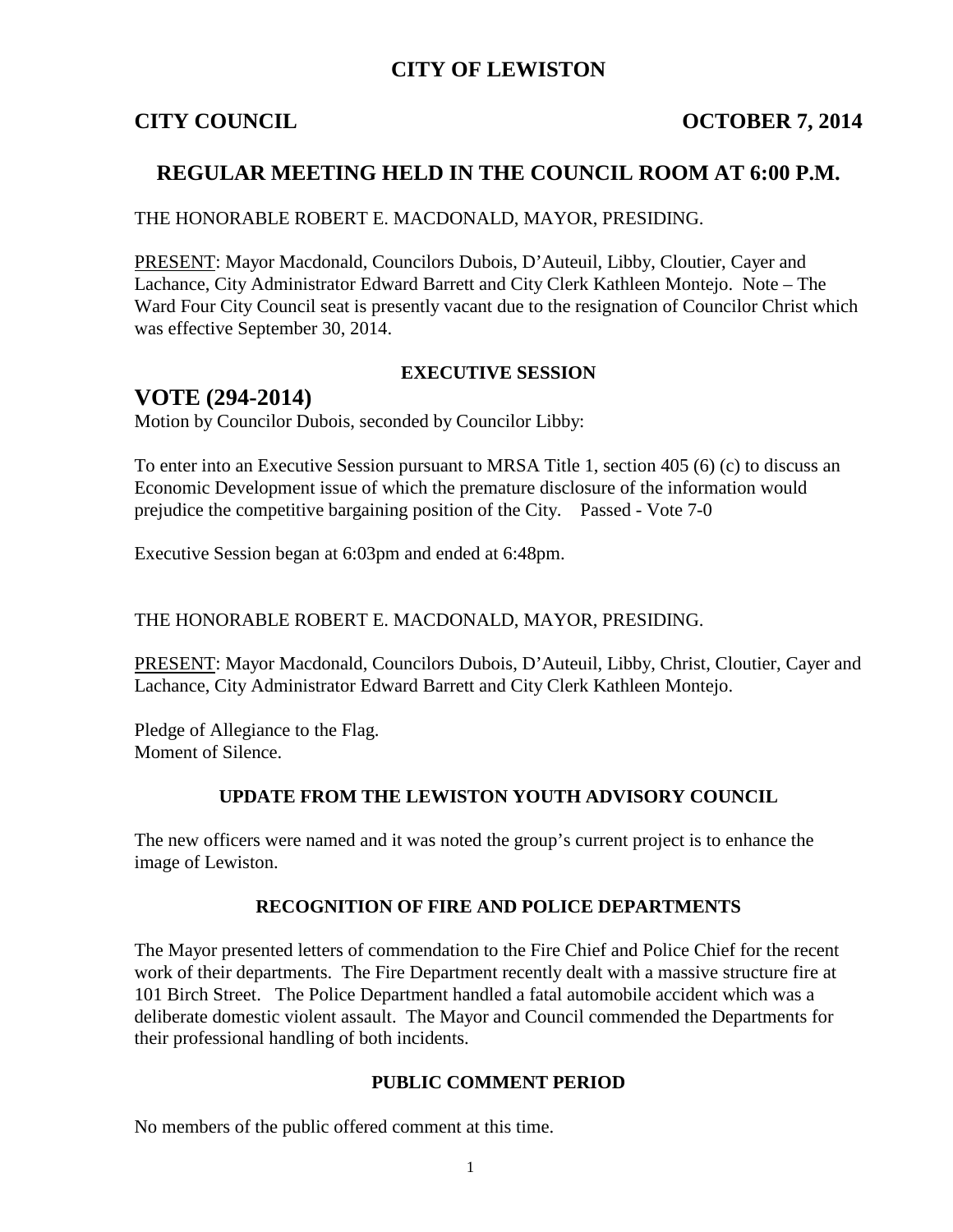### **APPROVAL OF ELECTION WARRANT CALLING FOR THE SPECIAL MUNICIPAL ELECTION TO BE HELD ON TUESDAY, NOVEMBER 4, 2014 FOR THE ELECTION OF A WARD FOUR CITY COUNCILOR AND A CITYWIDE MUNICIPAL REFERENDUM ELECTION AND RECOMMENDATIONS FROM THE CITY CLERK/REGISTRAR OF VOTERS ON ACTIONS NECESSARY TO CONDUCT THE STATE CANDIDATE AND REFERENDUM ELECTION TO BE HELD ON TUESDAY, NOVEMBER 4, 2014**

# **VOTE (295-2014)**

Motion by Councilor Cayer, seconded by Councilor Libby:

Be It Ordered by the City Council that the Election Warrant be issued for the Special Municipal Election to be held on Tuesday, November 4, 2014 for the purposes of electing a Ward Four City Councilor and holding a citywide referendum election; and

To approve the following recommendations from the City Clerk/Registrar of Voters on actions necessary to conduct the Special Municipal Candidate & Referendum Election and the State Candidate & Referendum Election to be held on Tuesday, November 4, 2014:

A. That the hours for acceptance of registrations in person only, prior to the November 4th election, as required by MRSA Title 21A, sec. 122, 6A(2), be set at 8:30am to 4:00pm, Oct 15 through Nov 3, 2014, and additional hours until 7pm on October 30.

B. That the names of those persons who register during the closed session for registration shall be recorded in accordance with MRSA Title 21A, sec. 122, subsec. 7B, expect the day prior to the election when they shall be recorded in accordance with subsec. 7A.

C. Pursuant to Title 21A, sec 759(7), absentee ballots will be processed at the polling place at 7:00am, 2:00pm, 6:00pm, and any and all remaining shall be processed at 8:00pm, if necessary.

Passed - Vote 7-0

## **AUTHORIZATION TO ACCEPT TRANSFER OF FORFEITURE FUNDS**

# **VOTE (296-2014)**

Motion by Councilor Cayer, seconded by Councilor Libby:

That pursuant to Title 15, Maine Revised Statutes Annotated, Section 5824(3) and Section 5822(4)(A), the City Council hereby acknowledges and approves of the transfer of \$1,014.00, or any portion thereof, in the case of the State of Maine vs. Christopher Palmer, CR-14-815 Court Records, being funds forfeited pursuant to the court process. It is further acknowledged that these funds shall be credited to the 'City of Lewiston Drug Enforcement Program' account. Passed - Vote 7-0

### **PUBLIC HEARING ON THE RENEWAL APPLICATION FOR A SPECIAL AMUSEMENT PERMIT FOR LIVE ENTERTAINMENT FOR PEDRO O'HARA'S, 134 MAIN STREET**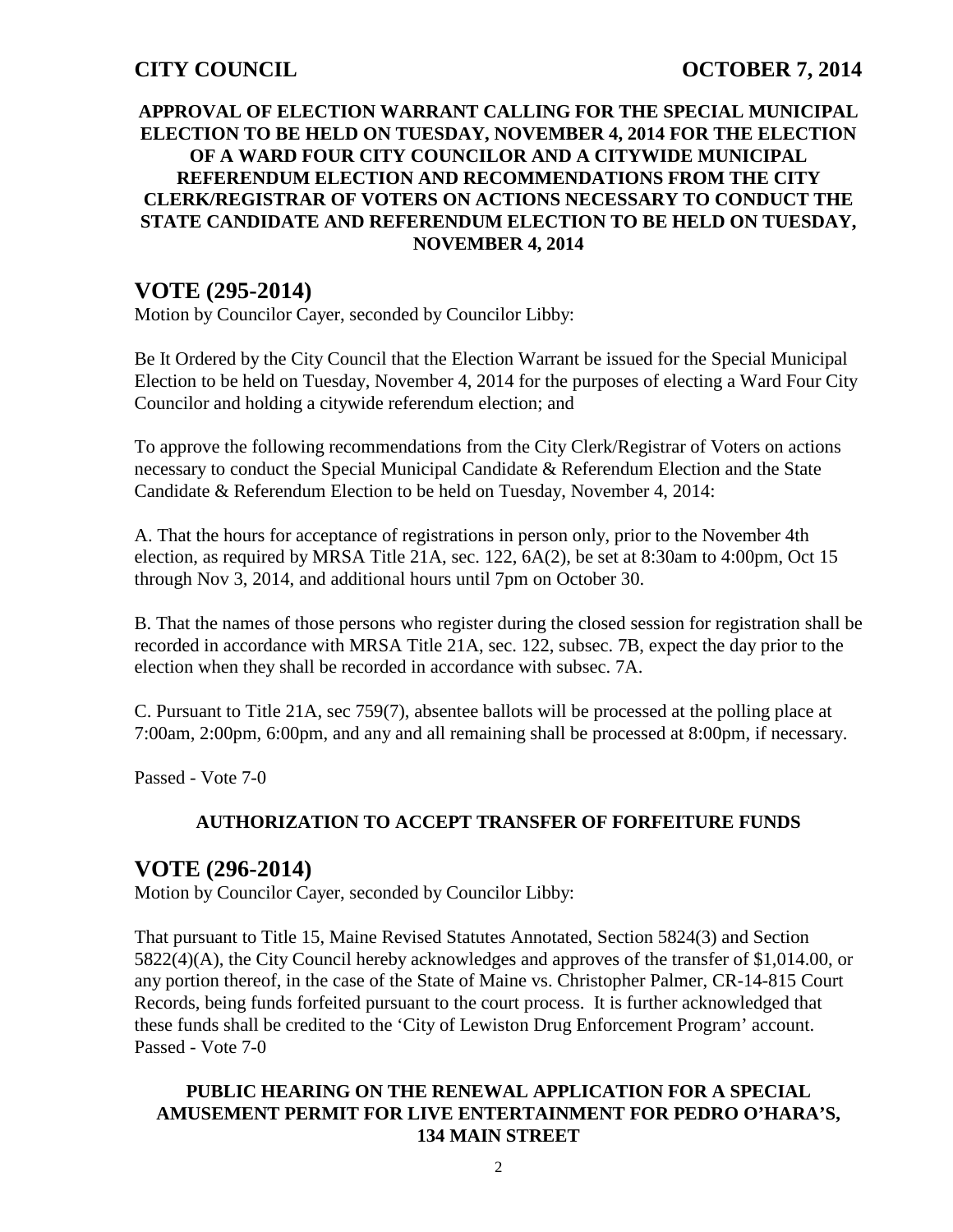Mayor Macdonald opened the public hearing to receive citizen input and comment on this issue. No members of the public spoke for or against this issue. The Mayor then closed the hearing.

# **VOTE (297-2014)**

Motion by Councilor Libby, seconded by Councilor Lachance:

To grant a Special Amusement permit for live entertainment to Pedro O'Hara's, 134 Main Street. Passed - Vote 7-0

### **PUBLIC HEARING ON THE RENEWAL APPLICATION FOR A SPECIAL AMUSEMENT PERMIT FOR LIVE ENTERTAINMENT FOR SCHEMENGEES BAR & GRILL, 551 LINCOLN STREET**

Mayor Macdonald opened the public hearing to receive citizen input and comment on this issue. No members of the public spoke for or against this issue. The Mayor then closed the hearing.

# **VOTE (298-2014)**

Motion by Councilor Lachance, seconded by Councilor Libby:

To grant a Special Amusement permit for live entertainment to Schemengees Bar & Grille, 551 Lincoln Street. Passed - Vote 7-0

## **PUBLIC HEARING ON THE RENEWAL APPLICATION FOR A SPECIAL AMUSEMENT PERMIT FOR LIVE ENTERTAINMENT FOR FAST BREAKS, 1465 LISBON STREET**

Mayor Macdonald opened the public hearing to receive citizen input and comment on this issue. No members of the public spoke for or against this issue. The Mayor then closed the hearing.

# **VOTE (299-2014)**

Motion by Councilor Libby, seconded by Councilor Cayer:

To grant a Special Amusement permit for live entertainment to Fast Breaks, 1465 Lisbon Street. Passed - Vote 7-0

## **PUBLIC HEARING ON THE RENEWAL OF A SPECIAL AMUSEMENT PERMIT FOR LIVE ENTERTAINMENT FOR BAXTER BREWING CO., 130 MILL STREET**

Mayor Macdonald opened the public hearing to receive citizen input and comment on this issue. No members of the public spoke for or against this issue. The Mayor then closed the hearing.

# **VOTE (300-2014)**

Motion by Councilor Libby, seconded by Councilor Cloutier:

To grant a Special Amusement permit for live entertainment to Baxter Brewing Co., 130 Mill Street. Passed – Vote 7-0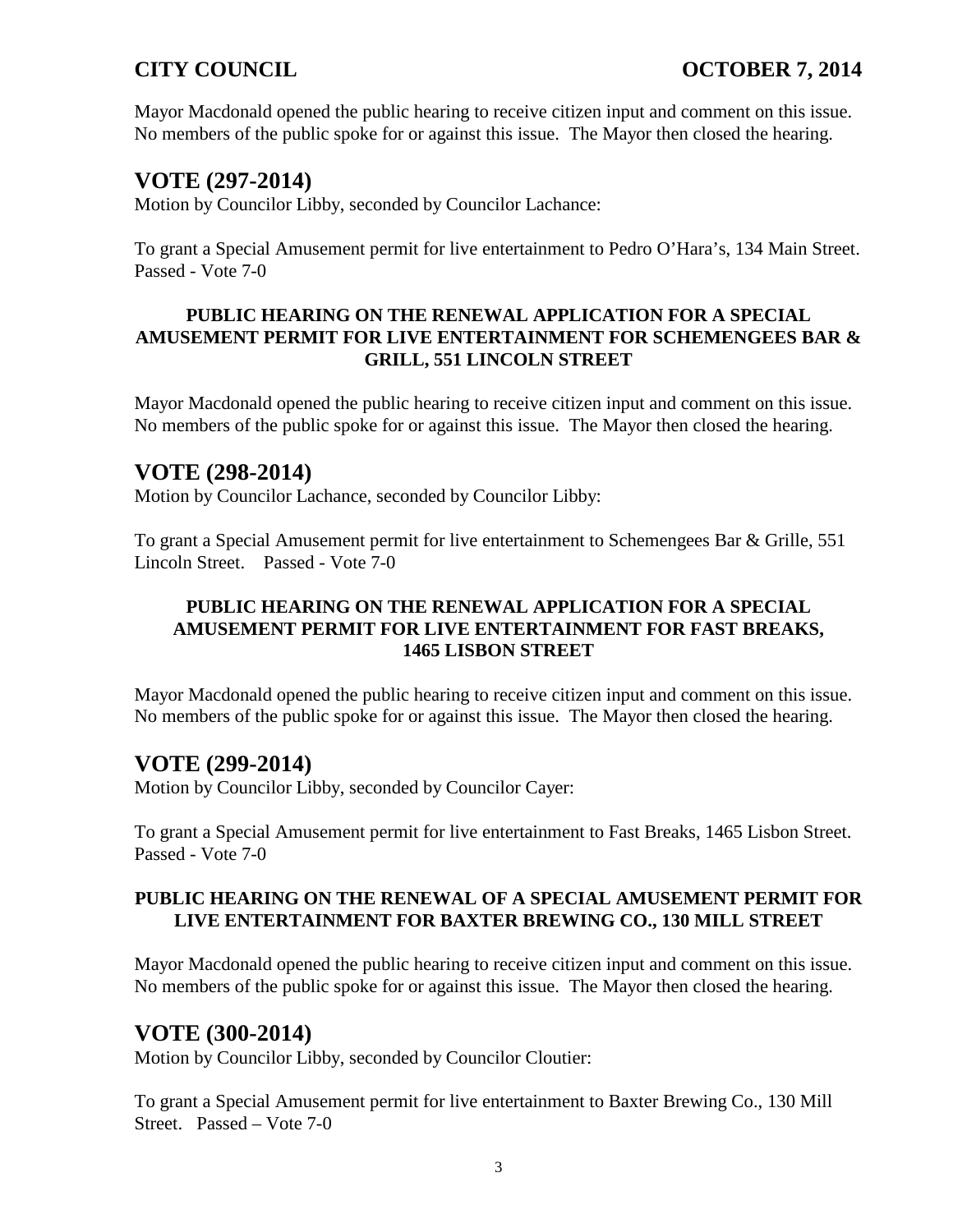### **CONDEMNATION HEARING FOR THE BUILDING LOCATED AT 68 RIVER STREET**

Gil Arsenault, Director of Planning and Code Enforcement, and Tom Maynard, Code Enforcement Officer, provided their professional background credentials regarding their working knowledge of building codes and building safety. Mr. Arsenault and Mr. Maynard then reviewed the City's efforts to communicate with the building owners and to work with them to resolve the numerous outstanding safety violations. They then outlined the condition of the building noting it is unsafe for habitation and is a danger to the neighborhood. They also showed photographs documenting the code violations and safety concerns. No members of the Council personally know the property owner and therefore do not have a conflict of interest for this hearing. Donald Trembley of 33 Ridge Road in Monmouth stated he holds the mortgage on 68 River St and he sold the property to his son, Chad Trembley of 267 ½ Lincoln Street. He said they were not aware the building was located on their land because an abutter was using the building to store items that he owned.

# **VOTE (301-2014)**

Motion by Councilor Libby, seconded by Councilor Cloutier:

With regard to the property at 68 River Street, to adopt the Findings of Fact, Conclusions of Law and Order of Demolition proposed by the City Planning and Code Enforcement Department, which Order establishes the corrective action to be taken by the property owner and the time frame for taking such action, and which authorizes the City Administrator to take such corrective action if the property owner fails to do so, and to recoup the City's costs through a special tax or collective action. Passed - Vote 7-0

## **CONDEMNATION HEARING FOR THE BUILDING LOCATED AT 264-266 LINCOLN STREET**

Gil Arsenault, Director of Planning and Code Enforcement, and Tom Maynard, Code Enforcement Officer, provided their professional background credentials regarding their working knowledge of building codes and building safety. Mr. Arsenault and Mr. Maynard then reviewed the City's efforts to communicate with the building owners and to work with them to resolve the numerous outstanding safety violations. They then outlined the condition of the building noting it is unsafe for habitation and is a danger to the neighborhood. They also showed photographs documenting the code violations and safety concerns. No members of the Council personally know the property owner and therefore do not have a conflict of interest for this hearing. No one representing the property owner was present for the hearing.

# **VOTE (302-2014)**

Motion by Councilor Libby, seconded by Councilor Cayer:

With regard to the property at 264-266 Lincoln Street, to adopt the Findings of Fact, Conclusions of Law and Order of Demolition proposed by the City Planning and Code Enforcement Department, which Order establishes the corrective action to be taken by the property owner and the time frame for taking such action, and which authorizes the City Administrator to take such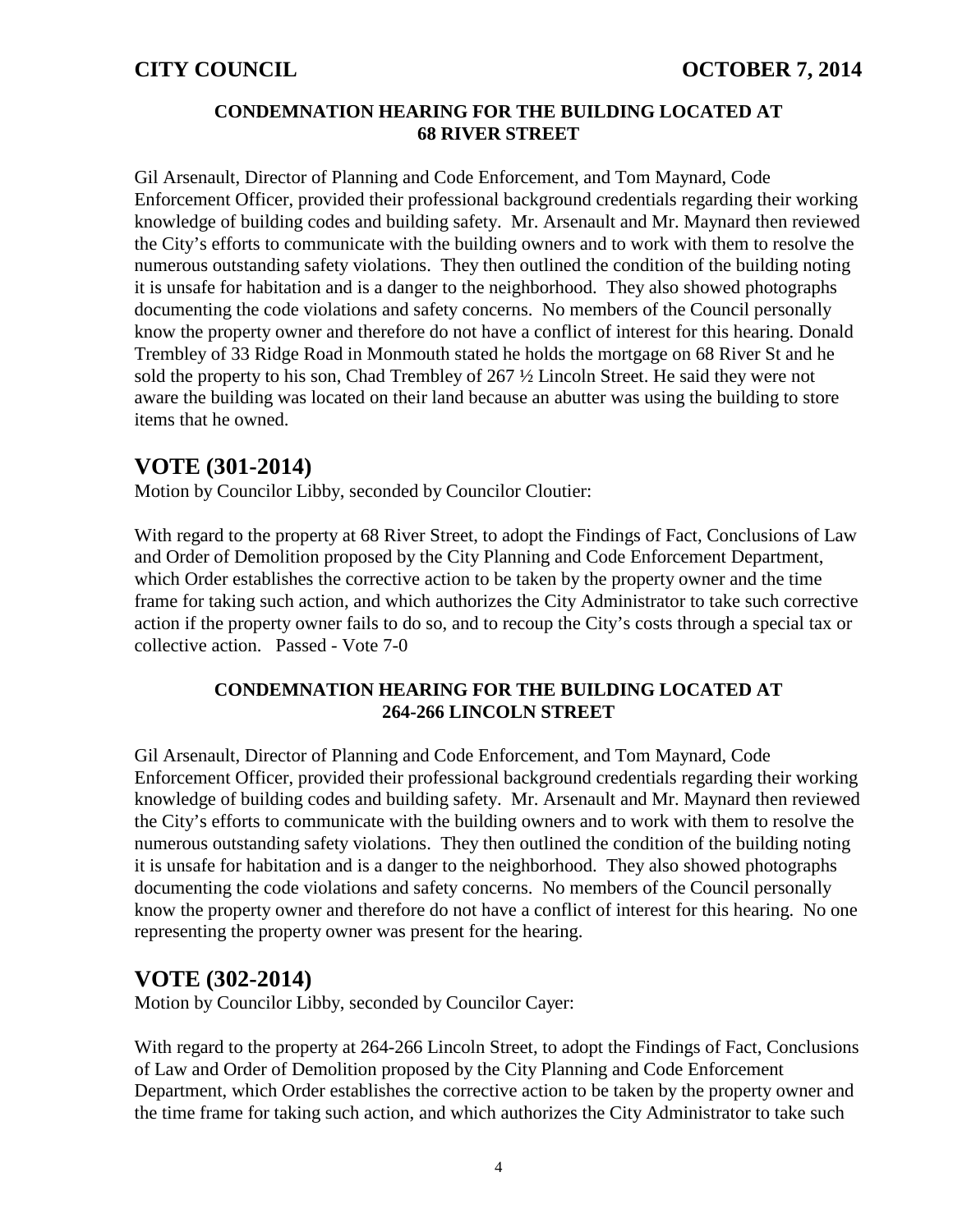corrective action if the property owner fails to do so, and to recoup the City's costs through a special tax or collective action. Passed - Vote 7-0

### **ORDER AUTHORIZING THE CITY ADMINISTRATOR TO EXECUTE THE NECESSARY DOCUMENTS TO TRANSFER A PORTION OF THE UNBUILT RESERVOIR STREET TO RICHARD WARD, OWNER OF THE ABUTTING PROPERTY AT 196 PLEASANT STREET**

# **VOTE (303-2014)**

Motion by Councilor Libby, seconded by Councilor Cloutier:

To approve the Order authorizing the City Administrator to execute the necessary documents to transfer a portion of the unbuilt Reservoir Street to Richard Ward, owner of the abutting property at 196 Pleasant Street:

Whereas, the City of Lewiston's Joint Standing Committee on Highways, Streets, Bridges and Sidewalk established a Reservoir Street on November 12, 1879, noting: "Said Street passes over land reserved as a Rangeway or Public Road"; and

Whereas, the land of the so-called Reservoir Street is unimproved raw land and the street was never constructed; and

Whereas, City staff foresees no future need to develop a street along this so-called Reservoir Street; and

Whereas, the City has received a request from Richard Ward to release any interest it may have in the portion of Reservoir Street adjacent to property he owns at 196 Pleasant Street; and

Whereas, the City Council approved a similar request from a Pauline Kolbe of 49 Hillcrest Avenue at its meeting of March 26, 2013; and

Whereas, the City Attorney has reviewed documents and titles relating to Reservoir Street and has concluded that the City's interest in the property is limited to an easement and is not in fee ownership; and

Whereas, Mr. Ward's attorney has prepared all supporting documents to transfer any interest the City has in the half of the width of the so-called Reservoir Street that abuts the side of his property at 196 Pleasant Street; and

Whereas, the interest the City has in the property can be transferred to Mr. Ward at no cost to the City;

Now, therefore, be it Ordered by the City Council of the City of Lewiston that the City Administrator is authorized to sign and execute any documents necessary to effect the transfer of any and all interest the City has in one-half of the portion of the unbuilt Reservoir Street immediately abutting the side of 196 Pleasant St.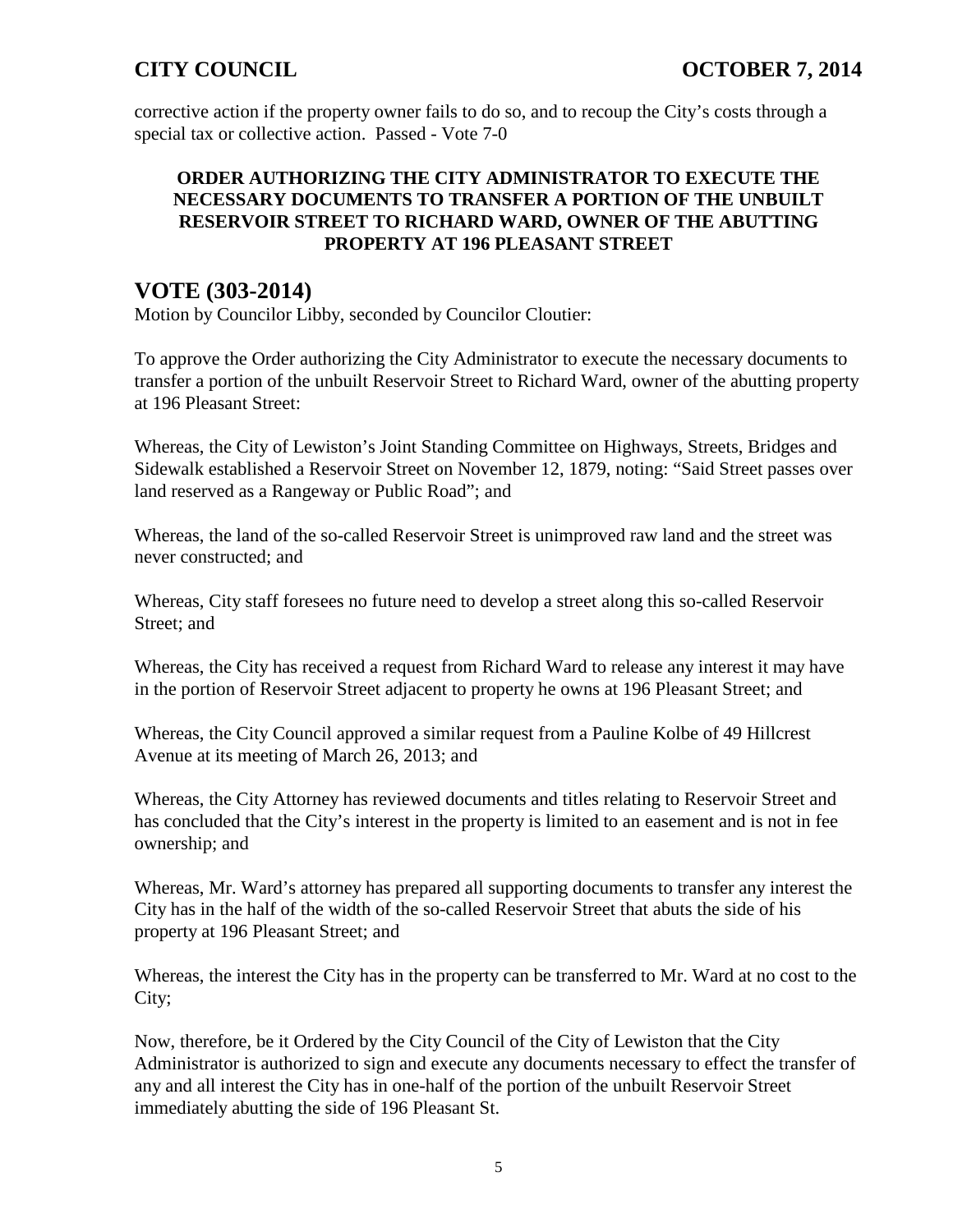Passed - Vote 7-0

## **ORDER AUTHORIZING THE CITY ADMINISTRATOR TO EXECUTE THE DOCUMENTS NECESSARY TO EXCHANGE THE CITY'S OWNERSHIP IN 60 CANAL STREET FOR OWNERSHIP OF 159-177 LISBON STREET**

Lincoln Jeffers, the Economic Development Director, presented this item. He noted the Planning Board is opposed to this item because they were concerned the proponent did not make an offer on the Canal St property directly, believed that the private sector should be responsible for developing Lisbon St properties and did not like the uncertainty of how the properties may be developed. City staff is in support of this land swap because of the visibility of the Lisbon St property and the development potential. Councilor Lachance expressed concerns that Mr. Pitman bought the property with the intention of swapping it with the City. He said he does not feel the City is in a position to develop this property at this time and also expressed concerns with the loss of city revenue from the Oxford Street parking fees. Councilor Lachance said the City is not in a position to market this property now and he felt in five to ten years the City would be, noting the timing is not right for this project. He also expressed support for private sector development and noted like the Planning Board, he also questions the deal itself. Councilor Dubois said she supports the project in part because the city can control the current look of the property, which has not been maintained since the fire about ten years ago.

# **VOTE (304-2014)**

Motion by Councilor Libby, seconded by Councilor Cloutier:

To approve the Order authorizing the City Administrator to execute the documents necessary to exchange the City's ownership in 60 Canal Street for ownership of 159-177 Lisbon Street:

Whereas, the City purchased 60 Canal Street in 2000, demolished a building located on the property, and redeveloped the site for use as a 27 car parking lot that was put into service in 2006; and

Whereas, the City has received \$127,660 in parking revenues from the site between 2006 and June 2014; and

Whereas, the City has recouped its investment in land acquisition, demolition, and site redevelopment costs; and

Whereas, the City is projected to generate \$17,200 in parking revenue from the site in FY 2015; and

Whereas, the owner of 159–177 Lisbon Street has proposed exchanging that real estate for 60 Canal Street; and

Whereas, the owner of 159 – 177 Lisbon Street has agreed to allow the City to continue to control and generate the revenue received from those who currently lease spaces in the Canal Street lot from the date of its transfer for a period of up to five years, after which control of those spaces will transfer to the new owner; and